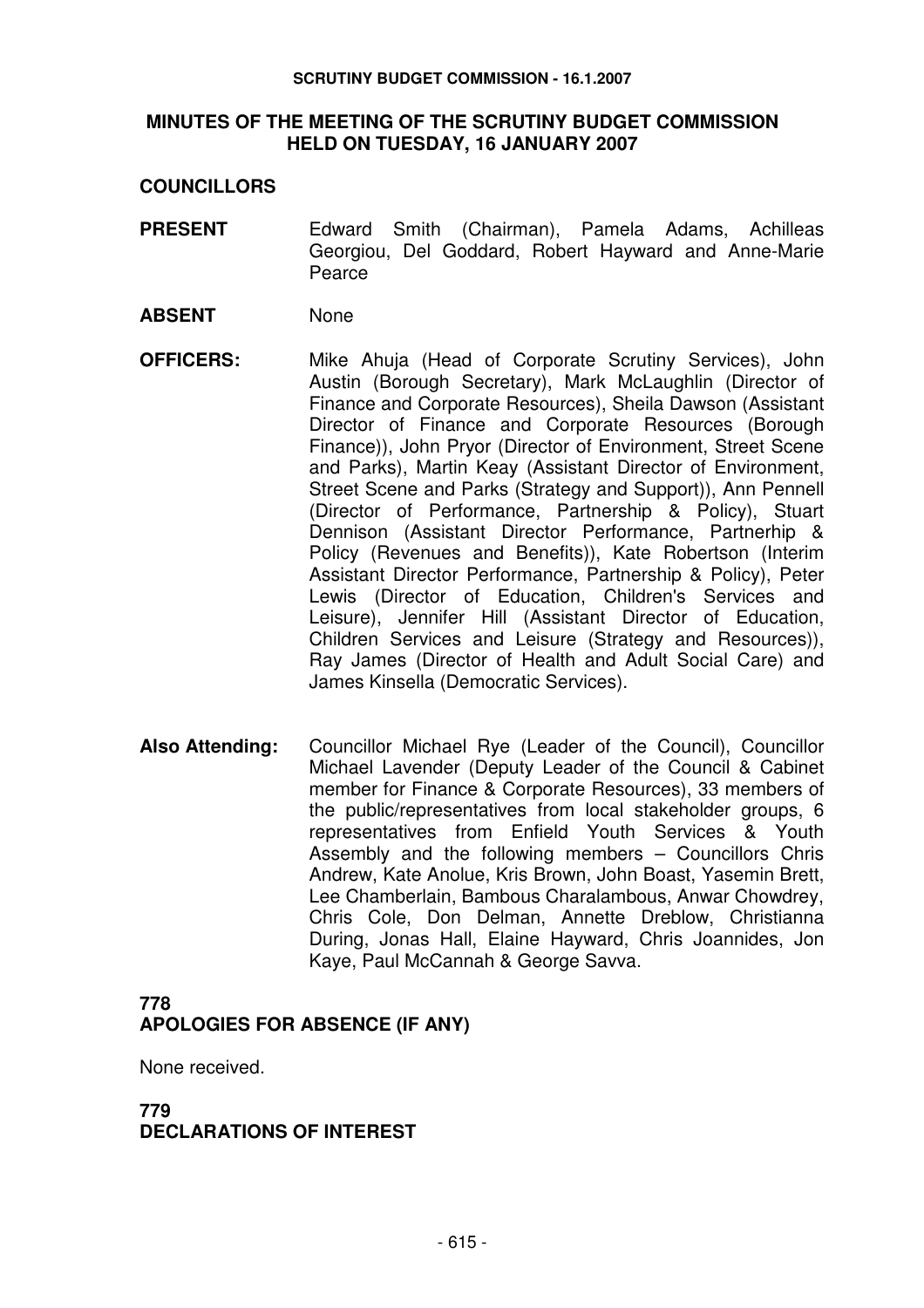No members of the Committee had any personal or prejudicial interests to declare in respect of items on the agenda.

#### **780**

# **CONSULTATION ON LONDON BOROUGH OF ENFIELD 2007/08 BUDGET PROPOSALS**

### **1.1 Welcome & Introduction**

Councillor Edward Smith (Commission Chairman) welcomed everyone to the meeting and explained that the Commission was a new approach being piloted by the Council's scrutiny function in considering the Council's 2007/08 budget consultation proposals. The aim behind the approach was to:

- a. provide a more structured and holistic way of looking at the budget consultation proposals; and then
- b. prepare a response to the proposals, on behalf of the Council's scrutiny function, taking account of any views expressed during the meeting.

The Chairman welcomed Councillor Rye (Leader of the Council) & Councillor Lavender (Deputy Leader of the Council and Cabinet member for Finance & Corporate Resources) along with Mark McLaughlin (Director of Finance & Corporate Resources), who had been invited to attend the meeting in order to provide an overview of the budget proposals and respond to any questions raised during the meeting. In addition he welcomed the Directors, or representatives, attending the meeting from each of the Council's other main service Departments.

The Commission was advised that their response on the budget proposals would be forwarded onto Cabinet (7 February 2007) for consideration as part of the overall response to the budget consultation process. The comments made during the consultation process would be considered by Cabinet as part of the process in formulating the final budget to be recommended to Council (21 February 2007) for approval.

Before moving on the Chairman outlined the programme for the evening and thanked all members of the public present for attending and supporting the scrutiny consultation process.

### **1.2 Introduction to the Council's 2007/08 Budget Consultation proposals**

Councillor Rye (Leader of Council) thanked the Commission for inviting him & the Deputy Leader to attend and advised that the Executive had welcomed the new approach towards the budget consultation process being piloted by scrutiny. As background to the Council's 2007/08 budget proposals he highlighted:

a. that Enfield's Council Tax was currently below the average for outer London and the Administration remained committed to maintaining this whilst keeping any increase in Council Tax in line with the rate of inflation.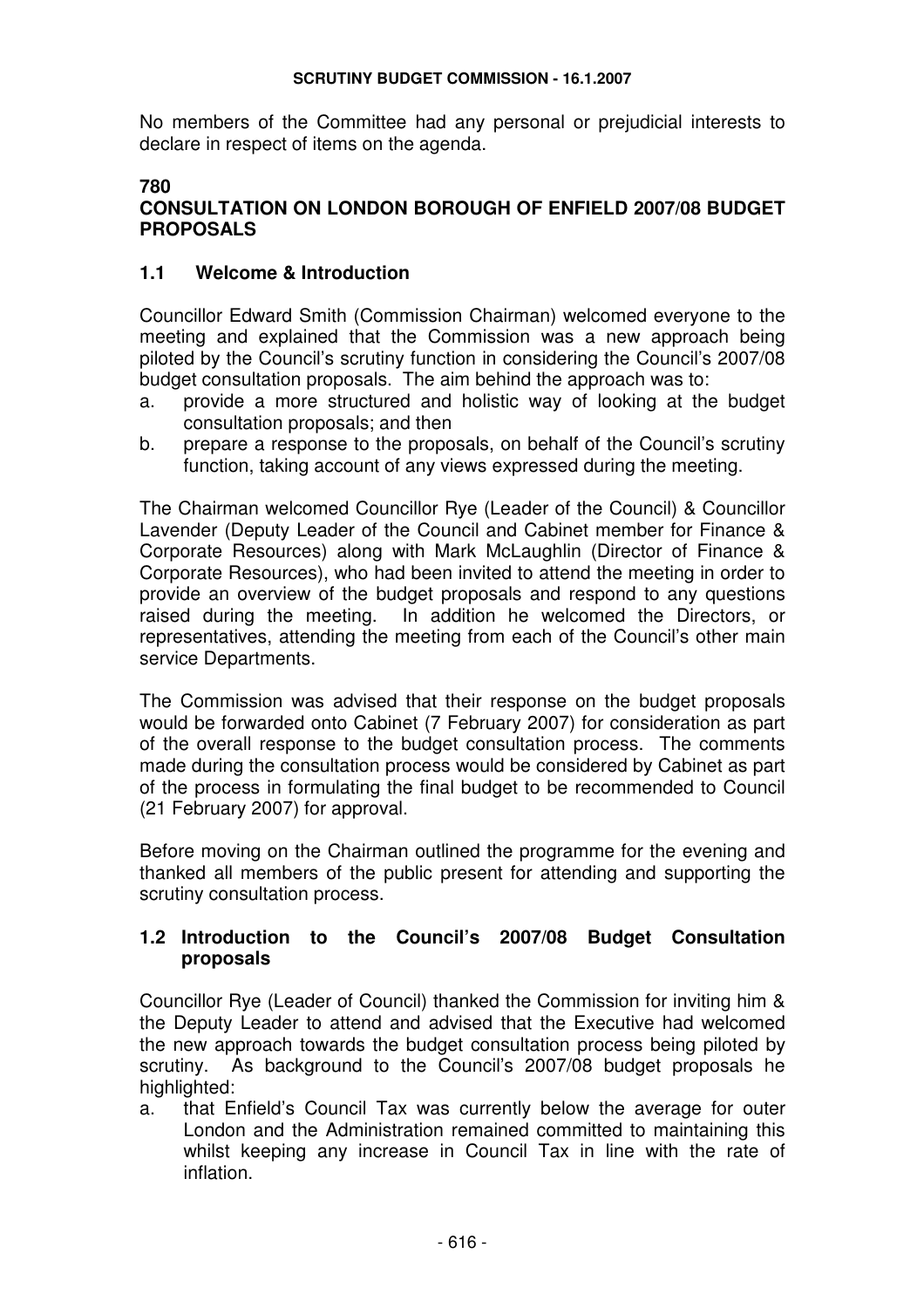- b. the complexities and impact of recent changes to the Government's formula for the allocation of grant funding to local authorities. As a result Enfield's grant allocation for 2007/08 had been "damped" (reduced) by £4.4m (based on an assessment of the additional grant available under the new formula to meet community needs). This meant the Council would only receive an additional £4.1m of government funding for 2007/08 (an increase of 4.1%).
- c. whilst the increase in government funding of 4.1% was marginally higher than the rate of inflation there was also a need to recognise the unavoidable cost increases and spending pressures faced by the Council for 2007/08, which were substantially higher than the level of general inflation. These included the cost of pay and price inflation; growing demand for services particularly in relation to Adult Social Care and the costs associated with increasingly complex care packages; increasing demands from external bodies e.g. North London Waste Authority.

These comments were supported by Councillor Lavender (Deputy Leader) who in addition highlighted:

- a. that the Council remained conscious of the need to recognise the impact that any Council Tax increase would have on residents, such as pensioners, on fixed incomes.
- b. the Council's aim therefore remained to keep Council Tax increases broadly in line with inflation (however measured) and below the outer London average whilst ensuring that services would continue to meet the needs identified within the Borough.
- c. the development of the Council's Medium Term Financial Strategy to assist in this process.

The Commission then received a more detailed budget presentation from Mark McLaughlin (Director of Finance & Corporate Resources) outlining the following areas:

- The background to the Council's  $2007/08$  budget setting process  $$ including the political brief from the Administration; level of inflation; spending pressures within Enfield and use of reserves.
- The main headlines within Enfield's proposed 2007/08 budget including unavoidable cost increases & proposed budget investment and reductions; efficiency savings; comparison with outer London Borough's and Adult Social Care
- Developing issues in relation to Local Government Finance & 2008 onwards.

The following issues were raised in relation to the introduction:

a. whilst noting the advice provided by the Director of Finance & Corporate Resources (during his presentation) regarding the use of Council "reserves", Councillors Georgiou & Goddard felt that further consideration should be given to the potential use of the Council's £60m "reserves" & £10.5m balances as a means of offsetting any proposed increase in Council Tax.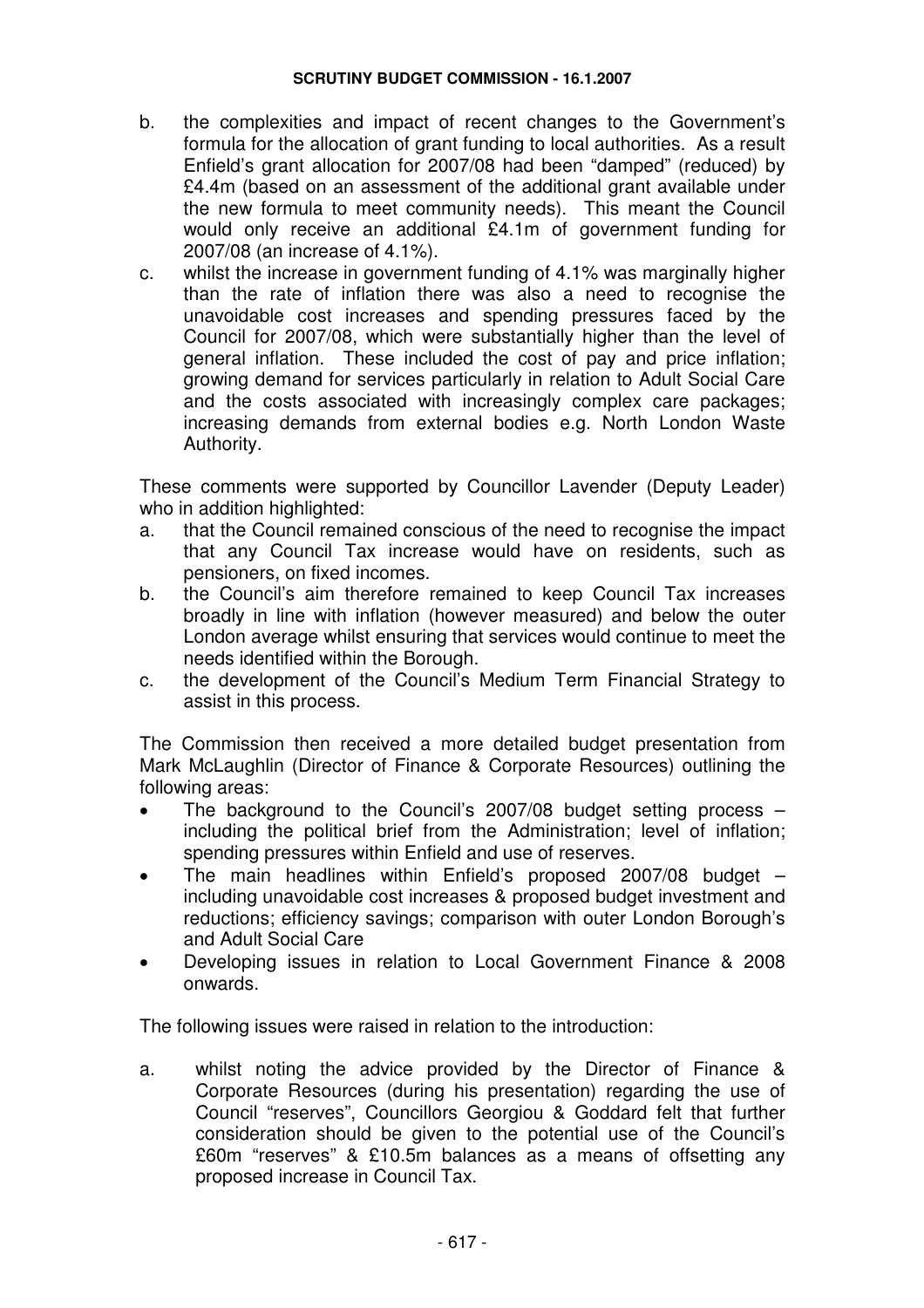In response Councillors Rye & Lavender highlighted the need to recognise:

- that "reserves" were provisions used to match long-term liabilities, capital spending plans, insurance, VAT, PFI commitments etc and would only be released to fund "one-off" items rather than base budget.
- Enfield's reserves had been maintained at a prudent but modest level and its balances (£10.5m) were also held at the prudent minimum required by District Audit:
- As an additional strategy these funds had also been invested in short term deposits rather than used to cover the Council's debt provision as they were able to earn a greater rate of interest. This in turn, had provided a substantial revenue stream for the Council, which (as part of a balanced and planned approach) was assisting to subsidise the overall level of Council Tax. Any reduction in income would lead to increase pressure on the level of Council Tax.
- b. In view of the need to address the issues raised the Commission felt there was a need for the final budget proposals to be clearer about the earmarked use of Council "reserves" to cover the Council's future financial liabilities.

#### **1.3 Issues raised in relation to individual Service areas within the Council's Budget Consultation Paper**

The Commission then moved on to consider the service issues and consultation proposals identified within the Council's 2007/08 Budget Consultation Paper. The following comments/issues were raised in relation to each area:

# **Adult Social Services**

The Commission:

- a. noted, as context to the budget proposals, that the overall spend on Adult Social Services in 2006/07 amounted to £72.6m out of the total spend on Council services (excluding the ringfenced spending on schools) of £206.3m.
- b. the level of ongoing investment in Adult Social Services which had meant Enfield was not in the position of being able to provide "critical care only" and continued to contain spending within the overall budget allocated.
- c. expressed support for:
	- the proposed increase in the budget for Adult Social Services in 2007/08 (as detailed in the budget consultation paper), in order to address the unavoidable budget pressures identified;
	- the setting aside of an additional £500k in order to manage the "risk" arising from the additional demand for adult social care across all groups as a priority for growth under the proposals for additional spending within the consultation paper. At the same time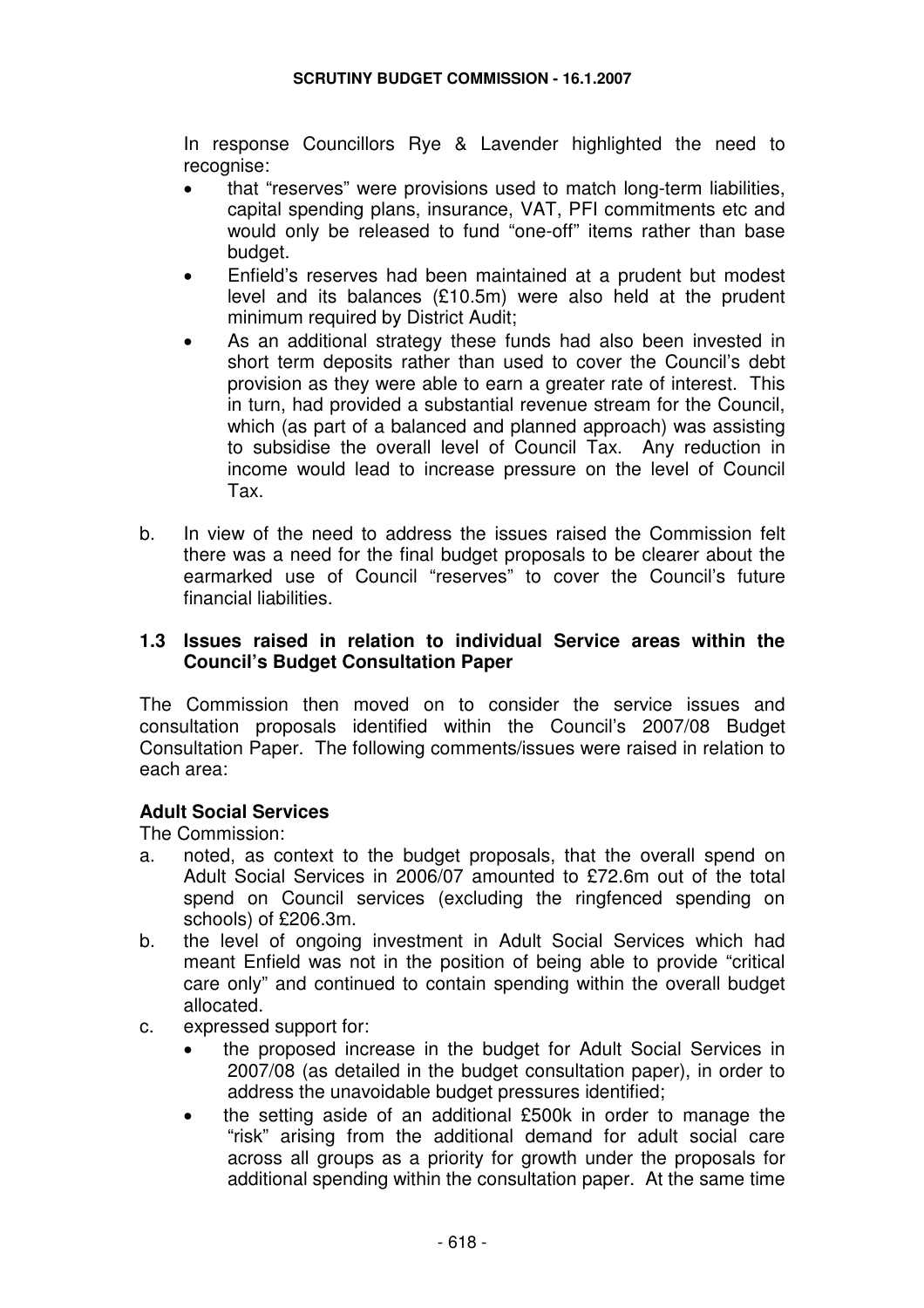concern was expressed that this sum may not be sufficient to cover the "risk" associated with the increase in demand and cost of individual care packages currently being experienced both locally and nationally. The Commission was therefore concerned to ensure that the management of this "risk" and funding was carefully monitored.

- d. In response to concerns raised at the meeting regarding the planned efficiency savings for Adult Social Services outlined in the consultation paper, the Commission felt it would be necessary to ensure that the following proposals would not lead to any deterioration in the overall standards of care being provided:
	- the renegotiation of costs for independent sector care packages for people with Learning Difficulties; and
	- the improvements in commissioning and procurement for services to older people.

Councillor Rye, whilst recognising the concern, did not feel this would be an issue given the requirements placed on the Council under the external inspection process for Adult Social Care.

e. noted, as a general issue relating to Adult Social Care, the complex funding & charging arrangements for Adult Social Care packages, which involved costs, where applicable, also being covered by income from clients and the NHS. As part of an ongoing process of annual review the Commission was advised that the Adult Social Services Scrutiny Fairer Charging Working Group would be meeting on 29 January 2007 in order to consider the Fairer Charging proposals for 2007/08.

**AGREED** that as a result of their direct link to the budget any recommendations made by the Fairer Charging Working Group be included as part of the Commission's final budget response.

In addition to the above issues the Commission also noted the proposed consultation due to be undertaken on the future of in-house residential care homes within the borough under the Modernising Care agenda, which the Adult Social Services Scrutiny Panel was also planning to keep under review.

#### **Environment, Streetscene & Parks**

The Commission:

- a. noted, as context to the scale of budget proposals, that the overall spend on Environment, Streetscene & Parks in 2006/07 had amounted to £35.9m out of the total spend on Council services (excluding the ringfenced spending on schools) of £206.3m.
- b. expressed support for:
	- the continuation of the programme of investment to improve the condition of roads & pavements across the borough as a priority for growth under the proposals within the budget consultation paper for additional spending.
	- the additional proposal (announced by Councillor Rye at the meeting) to prioritise additional Capital expenditure of £500k for work on trees and the streetscene within Town Centres across the borough and also along the Hertford Road.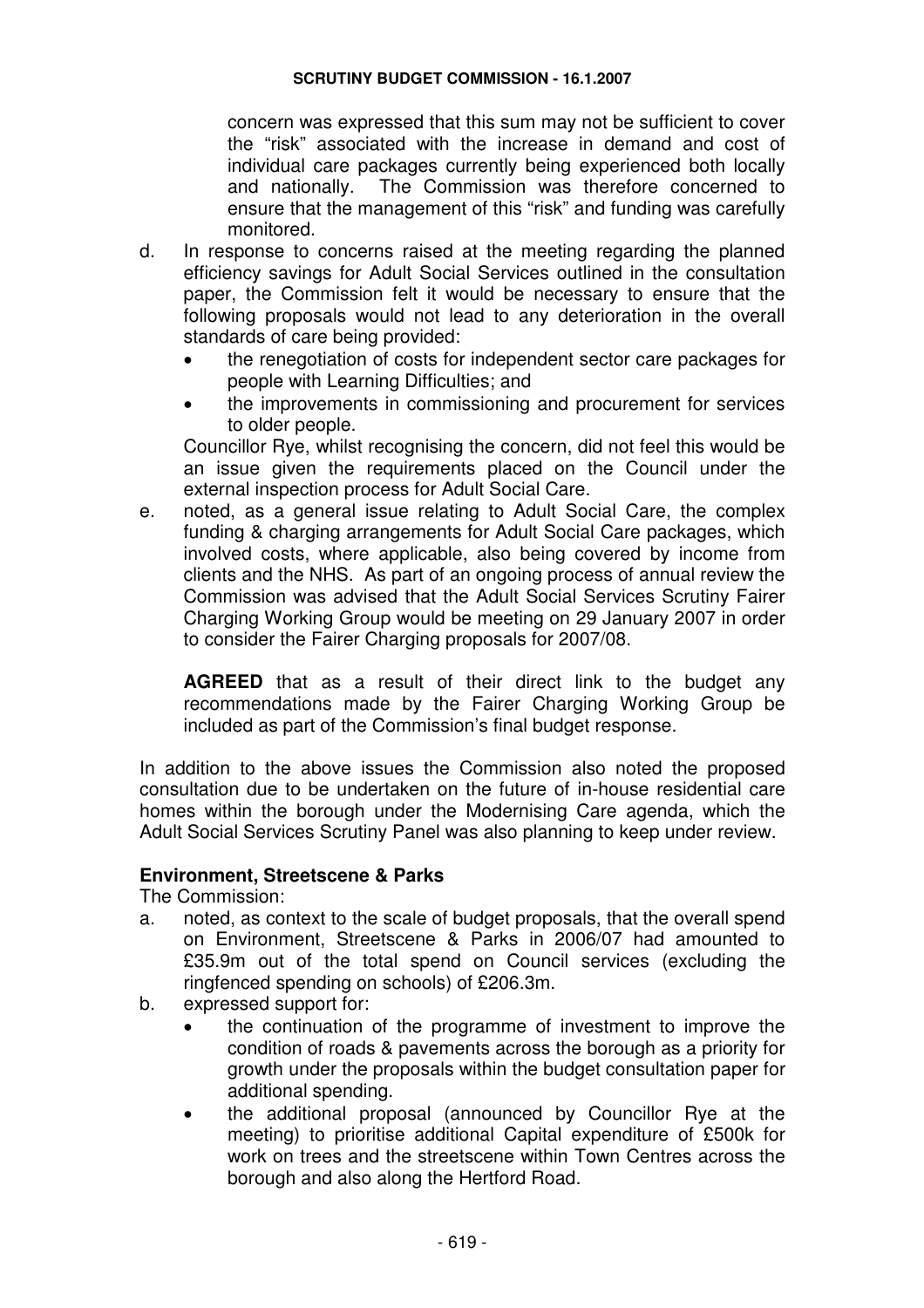- c. raised no comments or objections in respect of the proposal within the consultation paper to introduce charges to developers for planning advice provided prior to the submission of planning applications.
- d. noted the concern expressed by Councillor Georgiou at the level of planned efficiency savings (£1.2m) within Environment, Streetscene & Parks. This was estimated to represent approx  $2.5 - 3\%$  of the net budget for the service and an assurance was sought that the level of savings would not impact on the provision of front line services. In response John Pryor (Director of Environment, Streetscene & Parks) outlined the proposed savings and income generation measures and assured the Commission he was satisfied these would not result in any reduction in front line services.

The following additional issues were also raised at the meeting:

- a. the measures being taken to secure and maximise the use of additional funding sources in relation to parks and open spaces and proposals to retain Green Flag status for parks within the Borough. In response John Pryor advised that the use of additional funding streams was something the Council was already working on and keen to maximise. As an example he highlighted:
	- the award of lottery funding to secure improvements at Pymmes Park & Forty Hall;
	- the work being undertaken with the Friends of Parks Association to establish a fund that could be used to support match funding as a means of accessing external funding streams not open to the Council;
	- the use of s106 funding to provide local facilities such as multi use games areas in parks.

In terms of retaining Green Flag Status Councillor Rye advised that this remained a focus for the Executive.

- b. The need to review the use of PFI schemes such as those used for street lighting or considered for road improvements, on an individual basis, given the ongoing financial liabilities associated with delivering each scheme.
- c. the liaison with Utility Companies regarding their programme of works across the borough and impact on the Council's highways investment and repair programme. In response John Pryor advised that the Council regularly met with the Utility Companies and Statutory Bodies who were required to inform the Council about their programme of works. It was more difficult to deal with emergency works, but the Council's aim was to achieve a balance between each of the separate work programmes allowing for the smooth flow of traffic within the borough.
- d. The need, identified by members of Enfield Youth Assembly, for additional resources to be made available in order to introduce and enforce traffic calming measures in areas adjacent to schools, particularly along Worlds End Lane. In response John Pryor advised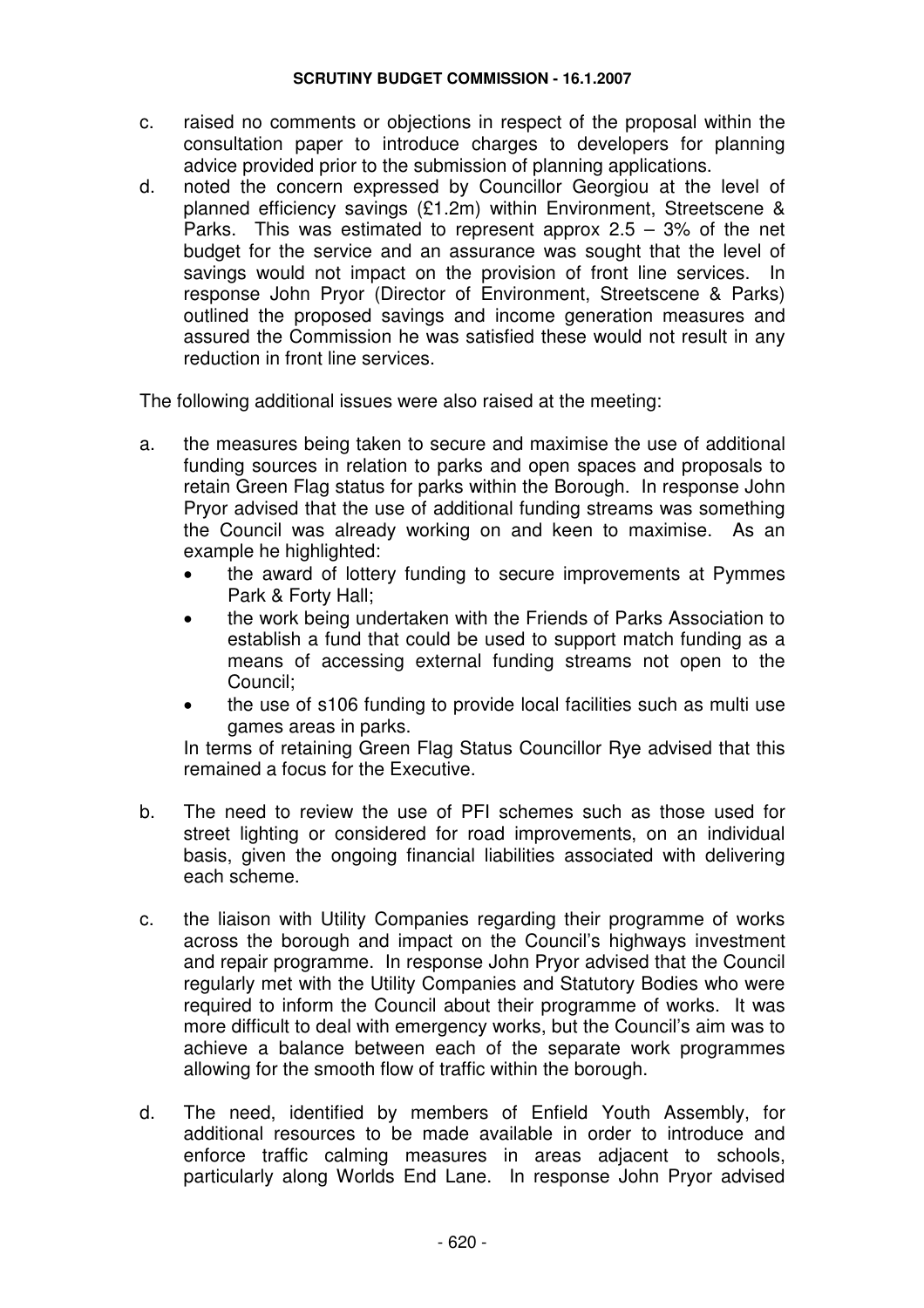that Worlds End Lane had recently been resurfaced in an effort to improve road safety along with the introduction of a 20mph zone. In addition the Council had funded the purchase of radar speed enforcement equipment for use by the police and he undertook to request its use (at the next SAFE meeting) on speed enforcement in this area. Councillor Pearce also highlighted the work undertaken by the local Residents Association in conjunction with the local schools and Council to improve road safety along Worlds End Lane and invited the Youth Assembly representatives to attend their meetings.

e. the delay in provision of public toilets at Albany Park and Turkey Street. John Pryor advised that the programme for the provision of 6 public toilets in parks and other locations across the borough had been subject to delay, however 3 had now been installed. Albany Park had been included in the second phase of the programme and was scheduled to be available from summer 2007. Unfortunately technical difficulties had been experienced at the location in Turkey Street, which Environmental Services were working closely with Property to resolve. If it was not possible to overcome the problem then an alternative location in the area may need to be found.

### **Education (other than schools) & Children's Services**

The Commission:

- a. welcomed representatives from the Enfield Youth Assembly to the meeting.
- b. noted that the consultation paper did not cover funding for schools which, since April 2006, had been provided to Local Authorities by the Government through the Dedicated Schools Grant. During 2006/07 this totalled £186.4m and was ring-fenced to schools and related services.
- c. noted the success, highlighted by Councillor Rye, being achieved through the school improvement service, issues to be address in terms of further increasing school achievement particularly with regard to pupil mobility and changes being introduced to the curriculum for pupils aged 14-19.
- d. expressed support for:
	- the proposed increase in funding to cover the unavoidable costs identified within the budget consultation paper relating to school attainment; Adoption Services and loss of Government grants;
	- the investment of £350k identified for the Youth & Youth Offending Services as a priority for growth under the proposals for additional spending. At the same time as supporting this proposal the Commission felt (based on comments made at the meeting) that there was a need to focus the use of any additional funding around the provision of youth outreach services & "diversionary activities" aimed at deterring youth offending. The Commission noted that this proposal was also supported by representatives from the Enfield Youth Assembly.

Peter Lewis (Director of Education, Children's Services & Leisure) advised the Commission, in response to specific issues raised on the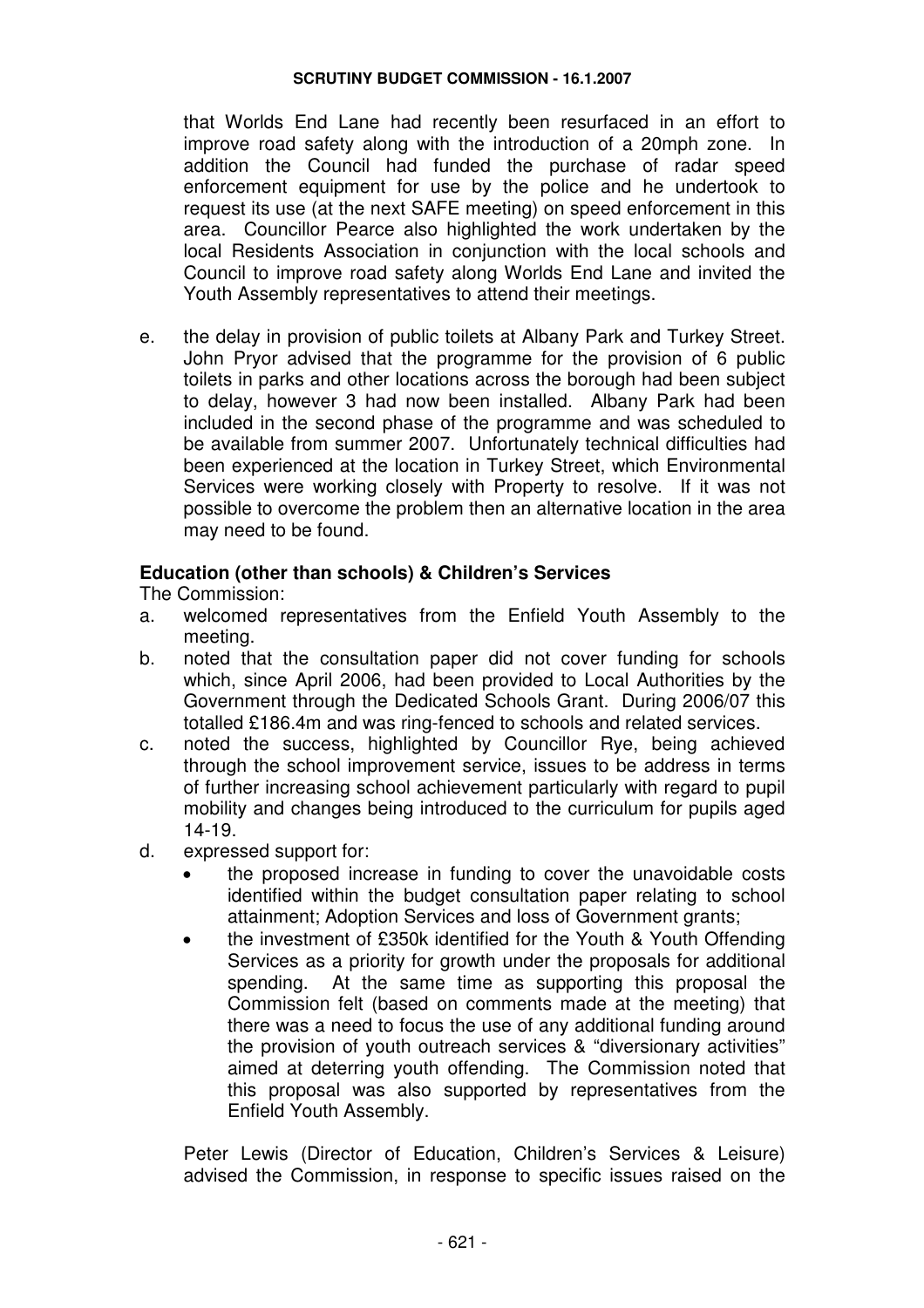proposed additional investment in the youth and youth offending services:

- $\triangleright$  that the proposal involved the provision of £240k in order to sustain and develop the current youth offending service and £110k to fund development of a wider and more varied programme of out reach activities by the youth service and in partnership with other organisations e.g. Oasis Trust
- $\triangleright$  that the cost associated with relocation of the youth offending service would be funded under the Council's Capital Programme
- $\triangleright$  that the transfer of funding from the Connexions service to Council would also be expected to enable a more efficient and effective coordination of resources in this area.
- e. noted the concerns raised by the Schools Forum (7 December 2006), which were highlighted and supported by Councillor Goddard, regarding the following planned efficiency savings identified within the budget consultation paper:
	- ceasing the provision of grants for school uniforms; and
	- review of staffing costs within the educational psychology service.

In response to specific issues raised in relation to the proposal to cease provision of school uniform grants Councillor Rye & Peter Lewis advised the Commission:

- $\triangleright$  that Enfield was one of only 9 outer London Boroughs still to provide some form of uniform grant;
- $\triangleright$  that the administrative cost of providing the grant was significant (approx £30k) compared to the amount of grant paid (approx £200k). The need was also highlighted to recognise the reduction in cost of school uniforms over recent years;
- $\triangleright$  the Council currently awarded 3700 grants for school uniforms.

In addition to the above issues the Commission's attention was drawn, by Councillor Goddard (as Chairman of the Children's Services Scrutiny Panel) to a review undertaken by his Panel highlighting the strains placed upon young carers and the limited level of resources available to support them, particularly when compared to the support available for adult carers. As an outcome of its review the Panel had agreed to recommend that Cabinet's attention should be drawn to the limited level of resource available with a request for further consideration to be given to the ways in which the level of funding and support could be enhanced in a sustainable manner both within the Council and in the Community Sector.

**AGREED** that whilst noting the support arrangements in place for young carers (provided by the Council in partnership with the voluntary sector DAZU) the Commission agreed to endorse the above recommendation from the Children's Services Scrutiny Panel (November 2006) relating to the provision of financial support for services to Young Carers, as part of its final response on the budget proposals.

The following additional issues raised during the meeting: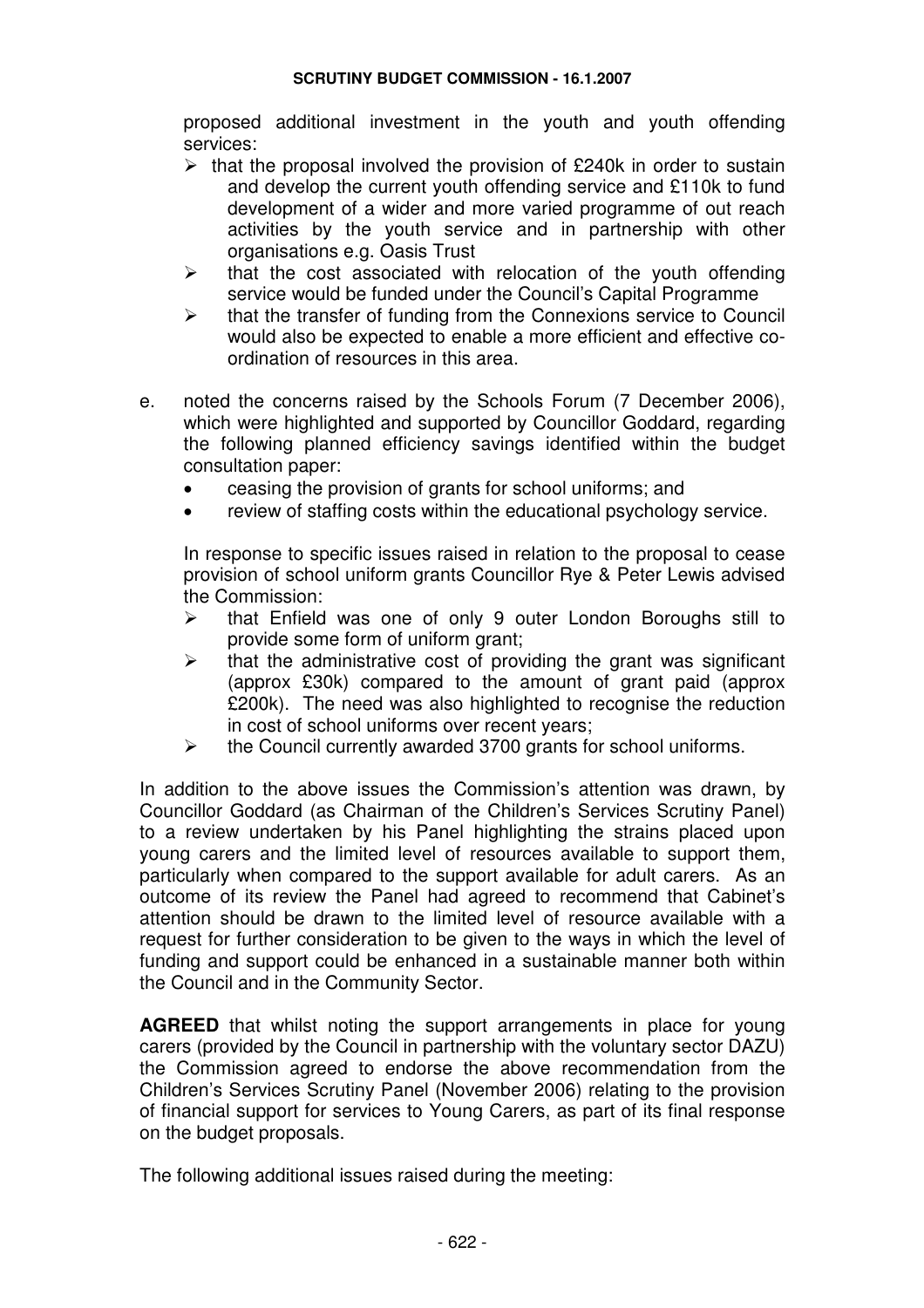a. the provision of Life Long Learning opportunities for the elderly within the Borough. Peter Lewis advised the Commission that a substantial learning programme for the elderly was available within the borough, run mainly through the Adult Learning Group and focussed not only in leisure centres but also libraries. He undertook to provide the individual who had raised the query (Stan Carter – Enfield Pensioners Group) with a copy of the full programme.

#### **Leisure & Culture**

The Commission noted:

a. The proposed increase in funding to cover the unavoidable costs identified within the budget consultation paper relating to Leisure Centres & Thomas Hardy House. In noting these issues, concerns were raised relating to the establishment and subsequent liquidation of Enfield Leisure Centres Ltd and its potential impact on the provision and future management of leisure facilities within the borough. Specific concerns were also raised in relation to the closure of Bramley Squash Centre, early closure of the existing Edmonton Green Leisure Centre and costs associated with the engagement of the Trust liquidators.

In response to the issues raised Councillors Rye & Lavender advised the Commission:

- of the background to the creation of the Leisure Trust which had been established by the Council (under its previous Administration) in 1999 and subsequent reasons for its liquidation;
- that the Trust had been responsible for managing the Council's leisure centres and facilities (on behalf of the Council), but since its liquidation these were now being run by liquidators on the Council's behalf. In winding up the Trust the liquidators were required to act for the benefit of its creditors but once completed it was anticipated that a new management contract would be let taking account of customer demand for ongoing leisure provision;
- in terms of the liquidators costs they had been identified as a preferential creditor under the liquidation arrangements.
- b. The comments made by members from Enfield Youth Assembly at the meeting relating to the distribution of leisure centres and facilities across the borough and need for the range of facilities provided to more closely reflect customer demand

The following additional issues were also raised by members of the public:

- a. the temperature of the water at Albany Swimming pool for elderly and disabled users. The Commission noted that as this was an operational issue it would be referred onto the management of the pool via the Leisure Trust liquidators for action.
- b. concern was expressed regarding the impact of reductions in the availability of chiropractors across the borough on the elderly and disabled. The Commission noted that this service was funded by the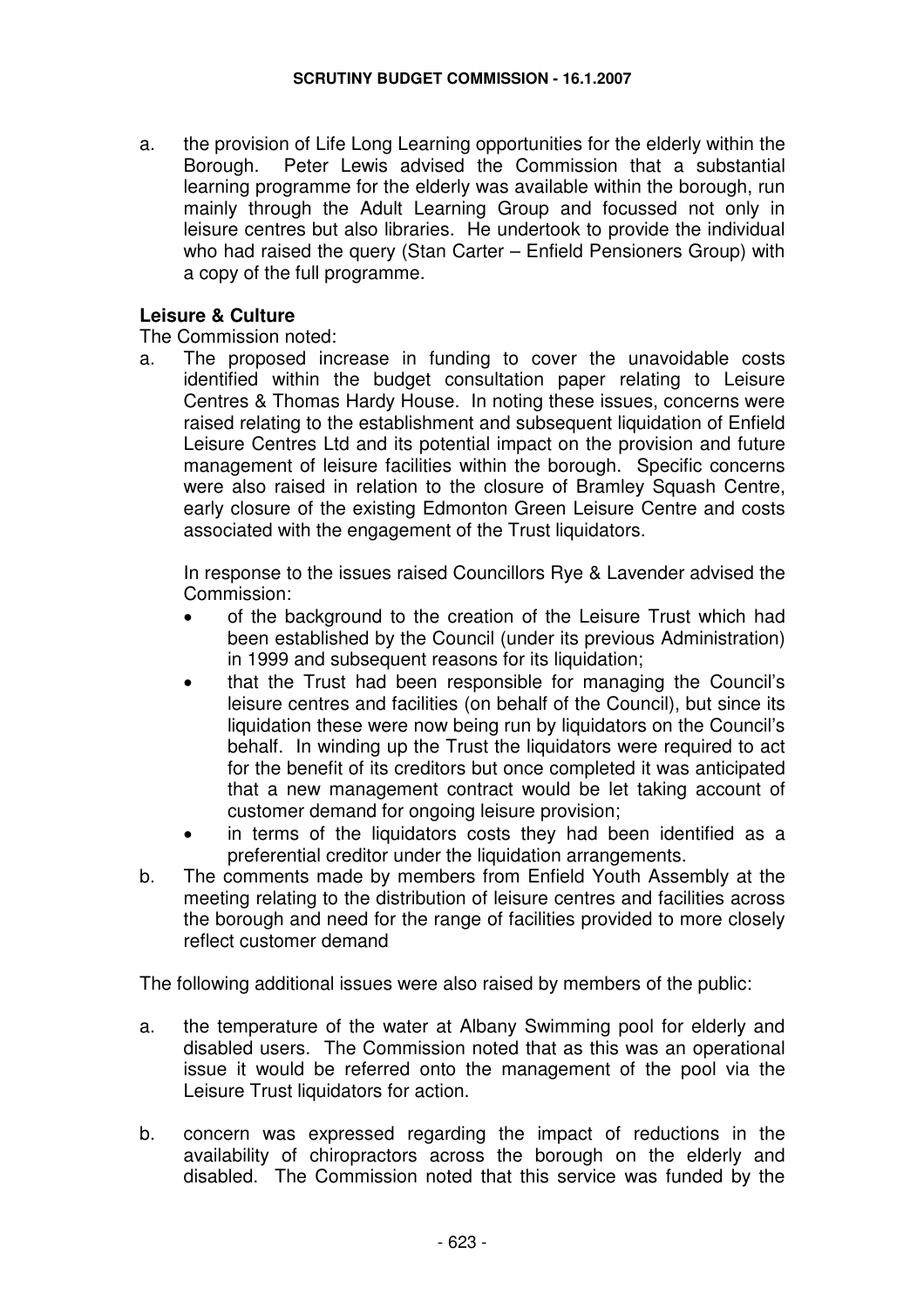NHS but Ray James (Director of Health & Adult Social Care) undertook to feed the concerns raised back to Enfield Primary Care Trust for response.

### **Community & Housing**

The Commission noted:

- a. that the proposals within the budget consultation paper did not cover the level and use of funding provided through the Housing Revenue Account as this was subject to a separate consultation process specifically undertaken with Council tenants & leaseholders.
- b. the following proposals identified within the budget consultation paper aimed at increasing income, within Community & Housing Services:
	- increase in temporary accommodation rents to recover full costs; and
	- increase in charges for Community Alarm

Councillor Georgiou (as Chairman of Housing Scrutiny Panel) advised that he would not support these proposals due to their potential impact on vulnerable people and those on low or fixed incomes and the effect they would have (in terms of rents) at exacerbating the "poverty trap" for those on Housing Benefit.

In terms of the concerns raised in relation to the proposed increase temporary accommodation rents Councillor Rye advised:

- that Enfield was one of only a few London Boroughs not to fully recover the cost of homelessness through rent income;
- that any proposal to offset these costs would be designed to still leave temporary accommodation rents below the subsidy "cap" which meant that Housing Benefit payments could still be fully recovered through Government subsidy;

These comments were supported by Councillor Lavender who advised that the concerns raised in respect of the "poverty trap" had been recognised and given careful consideration as part of the budget planning process.

In terms of the concerns raised in relation to the proposed increase in charges for Community Alarm Councillor Rye advised that this has recommended as part of an ongoing and gradual increase designed to ensure the charges covered the cost of providing the service.

c. the planned efficiency savings identified within the budget consultation paper, which Ann Pennell (Director of Performance, Partnership & Policy) confirmed were not related to establishment of the Arms Length Management Organisation (Enfield Homes).

#### **Central Departments & Corporate Costs**

The Commission noted:

a. the proposed increase in the budget for central departments and corporate costs in 2007/08, in order to address the unavoidable budget pressures identified within the budget consultation paper.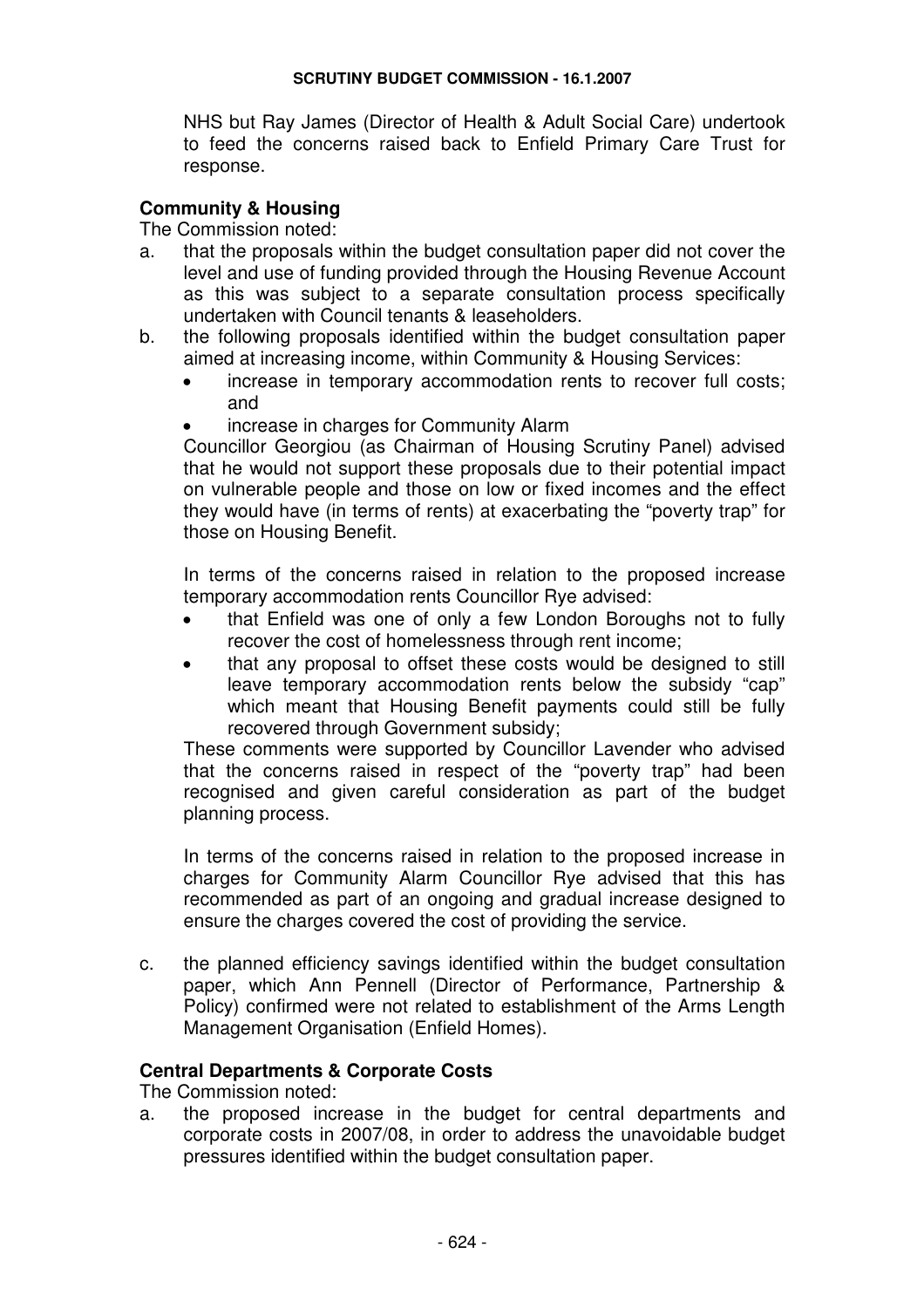- b. the planned efficiency savings and proposals identified within the budget consultation paper to generate additional income (totalling £2.9m) relating to the central departments and corporate costs.
- c. the ongoing review within central departments of the scope to achieve efficiency savings and maximise use of Council assets (both in terms of property and cash) to increase the overall level of resources available for investment in frontline community services.
- d. in response to specific issues raised on the proposed efficiency savings:
	- that the Director of Finance & Corporate Resources would provide Councillor Goddard with details on the total income generated through commercial rents on Council property outside of the meeting;
	- that the reduction in staffing within Democratic Services would have no impact on the level of support currently provided for the scrutiny function.

The following additional issues were also raised during the meeting:

- a. The Commission noted the concerns raised by a member of the public in relation to the costs associated with the increase in Members Allowances and how this was funded.
- b. The need to recognise the impact of any increase in Council Tax on pensioners and any other people on fixed or low incomes and, in view of these concerns, ensure that:
	- the maximum level of efficiency savings and budget reductions was achieved within each Department; and
	- any proposed increase was kept to a minimum.
- c. The lack of reference in the consultation paper relating to funding proposals for:
	- the Voluntary & Community Sector, although the Commission noted that this had not been included as it was subject to a 3-year funding programme and would be reviewed at the end of the current 3-year programme; and
	- the Translation & Interpretation Service. Councillor Rye advised that a review of the provision of translation services was currently being driven nationally as a means of encouraging greater integration.

# **Capital Programme**

The Commission, whilst making no specific comments in relation to priorities for capital investment within the borough, noted:

- a. That the Council had agreed a 5 year capital programme totalling £241.7m for 2006/07 – 2010/11.
- b. The draft proposals relating to the provision for additional borrowing costs associated with the areas identified in the budget consultation paper.
- c. the concerns expressed at the meeting, which were supported by Councillors Georgiou & Goddard, at the limited level of detail and options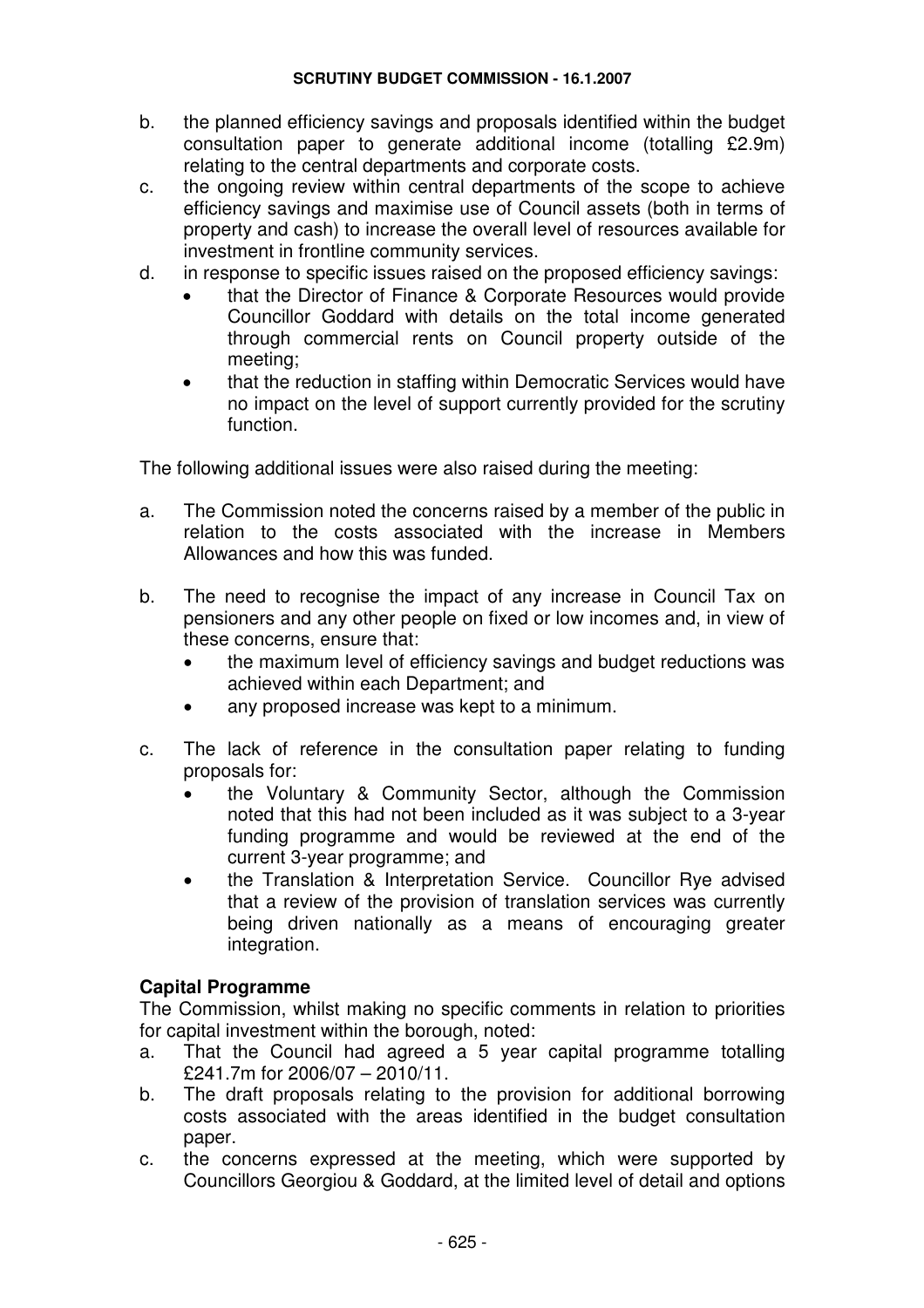provided within the consultation paper on the Capital Programme. It was also felt that the results from the area reviews currently underway across the borough needed to be provided before any meaningful comments could be submitted, as these may lead to the identification of further potential capital receipts.

In response to the issues raised Councillor Lavender highlighted that the consultation being undertaken on the Capital Programme had only been designed to seek general views on the overall mix of priorities and level of capital investment in the borough. Councillor Rye also pointed out that regular monitoring updates on the Capital Programme were provided for Cabinet, which all members of the Council had access to and were able to comment upon.

The following additional issues were also raised during the meeting:

- a. the perceived lack of investment on facilities and infrastructure within the east of the borough, particularly in respect of roads. In response Councillors Rye & Lavender advised that they did not agree with this view and highlighted:
	- that when analyised a majority of Capital expenditure in both the current and previous years Capital Programme had been focussed on the east of the borough;
	- in terms of highways investment the aim of the programme had been to ensure the borough was covered at the same rate although there was still significant work to be undertaken to ensure that all roads were at the standard required, which it was felt applied across the borough.

As no further issues were raised and the Commission had completed its consideration of the service issues within the budget consultation paper the Chairman thanked everyone for attending and participating in the consultation process with scrutiny.

Those people attending the meeting were also advised that copies of the "Your Views" section from the budget consultation paper were also available for anyone wishing to submit an individual response or comments on the consultation proposals.

**Post meeting update: 15 individual responses on the budget consultation proposals were submitted by people attending the Commission meeting. These responses were passed onto the Director of Finance & Corporate Resources for consideration as part of the overall response to the budget consultation process.** 

# **1.3 Scrutiny response on 2007/08 budget consultation proposals**

Councillor Smith (Chairman) advised that the next stage in the consultation process would be for the issues and comments raised during the Commission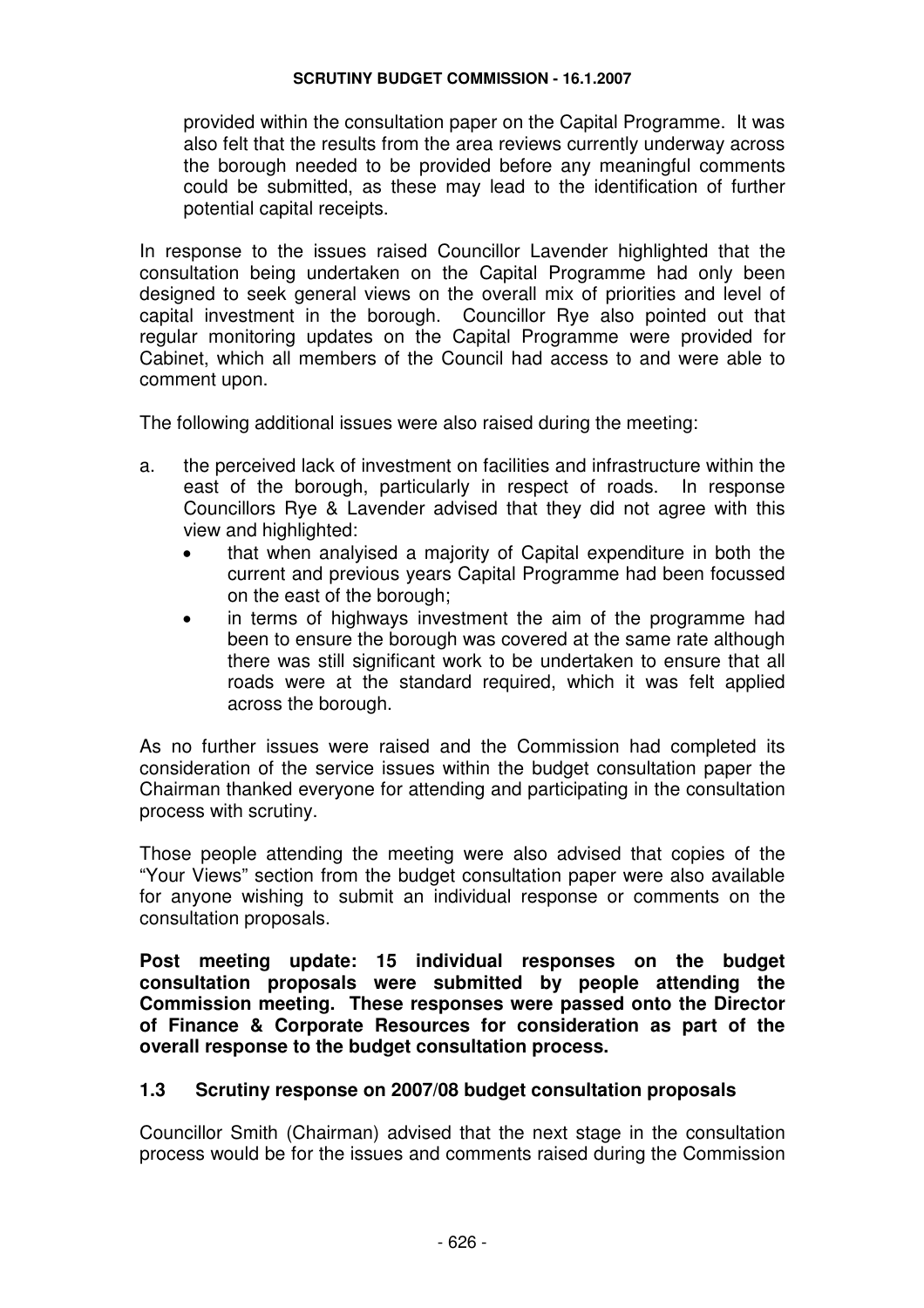meeting to be pulled together and summarised as a final response from scrutiny on the budget consultation proposals.

The final response, once approved by the Commission, would then be submitted to Cabinet (7 February 2007) & Council (21 February 2007) for consideration as part of the overall results of the budget consultation process.

### **AGREED** that

- **(1)** the Commission Support Officers produce a draft final response to the Council's 2007/08 budget consultation proposals, on behalf of the Commission, based on a summary of the main comments and issues raised during the meeting (as set out in section 1.2 and 1.3 of the minutes above).
- **(2)** the following additional comments on the budget consultation process be included as part of the draft response being prepared under **(1)** above:
- **(a)** The Scrutiny Commission had welcomed the opportunity for scrutiny to once again take part in the Council's budget consultation process.
- **(b)** The introduction of a Scrutiny Commission to consider the budget consultation proposals was felt to have enabled scrutiny to take a more co-ordinated and holistic view of the budget proposals.
- **(c)** The Commission found the format of this year's budget consultation document to be more user friendly than in previous years.
- **(d)** In addition to scrutiny's involvement in the annual budget consultation process the Commission were keen to highlight the ongoing involvement of Overview & Scrutiny Committee in monitoring the Council's Medium Term Financial Plan. This had been introduced in recognition of the changing nature of the Council's budget planning process and in order to provide a more effective means for scrutiny to monitor budget issues and trends.
- **(3)** the final draft of the scrutiny budget response be circulated to all members of Budget Commission for comment, prior to final approval by the Commission Chairman.

NB: A copy of the approved final Commission response on the 2007/08 budget consultation proposals has been attached as Appendix A to the minutes.

**(4)** once approved, the final response from the Scrutiny Budget Commission be referred onto Cabinet (7 February 2007) for consideration as part of the overall response to the budget consultation process and 2007/08 budget setting process.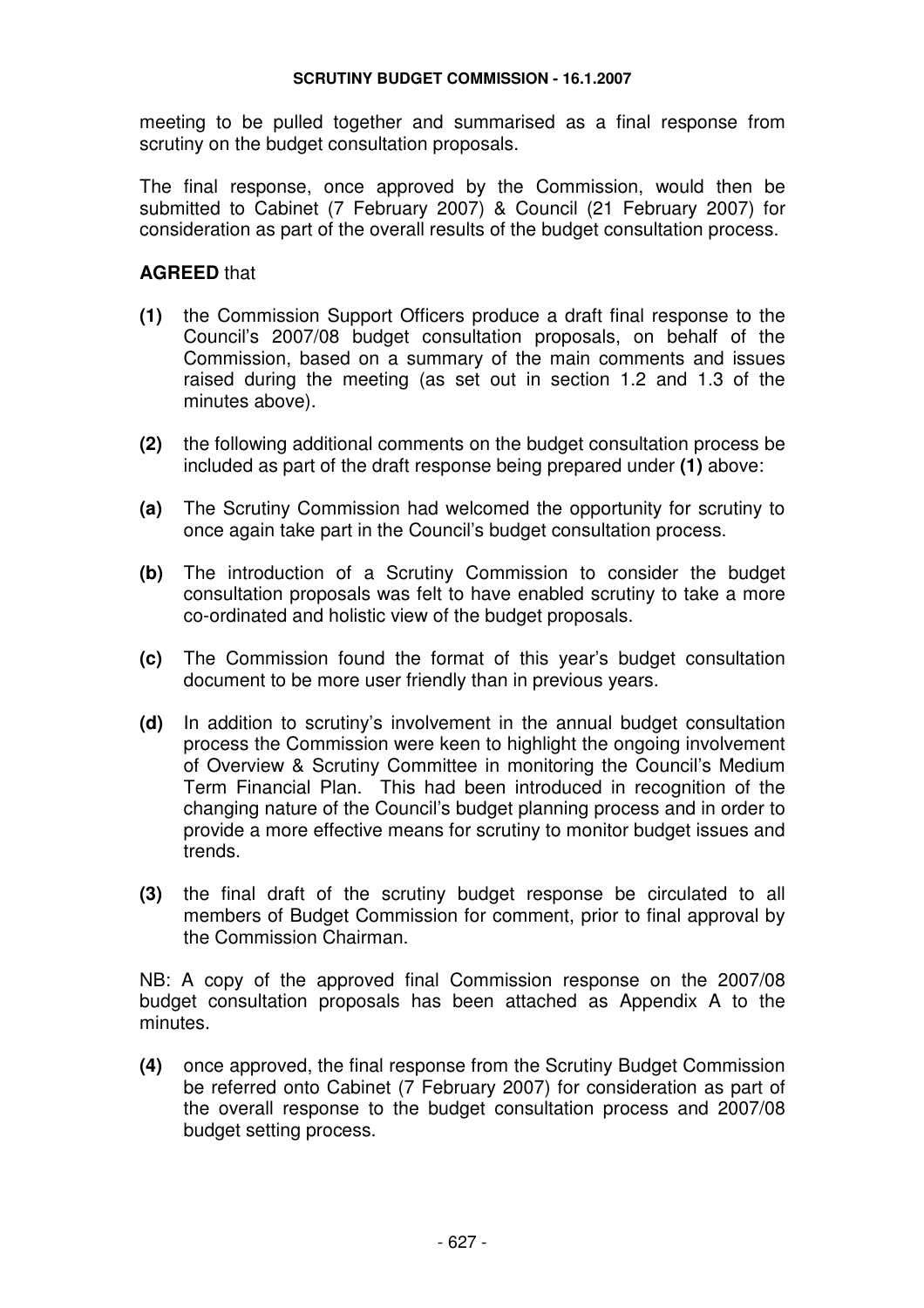**(5)** Overview & Scrutiny Committee undertake an evaluation of the arrangements and effectiveness of the Scrutiny Budget Commission's involvement in the budget consultation process, including a review of any feedback received from attendees at the meeting. The results of this evaluation to be used in assisting to plan and develop scrutiny's future involvement in the Council's budget consultation process.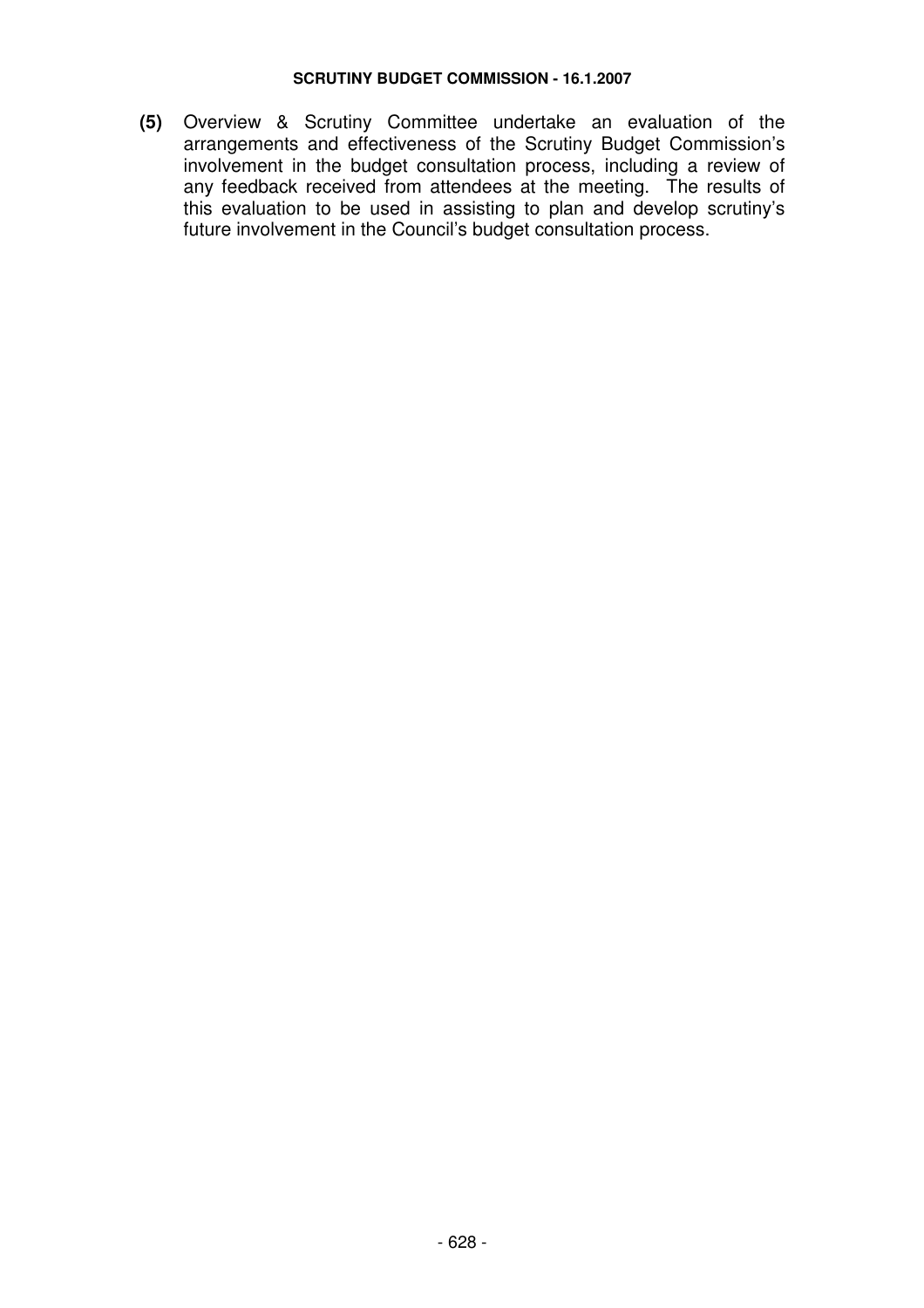# **APPENDIX A SCRUTINY BUDGET COMMISSION**

# **Final response from Scrutiny on the 2007/08 budget consultation proposals**

The following comments have been approved by the Scrutiny Budget Commission (16 January 2007) as the final response from scrutiny on the Council's 2007/08 budget consultation proposals.

# **1.1 General – budget consultation process**

- (a) The Scrutiny Commission has welcomed the opportunity for scrutiny to take part in the budget consultation process.
- (b) The introduction of a Scrutiny Commission to consider the budget consultation proposals was felt to have enabled scrutiny to take a more co-ordinated and holistic view of the budget proposals.
- (c) The involvement of the Leader/Deputy Leader & Directors in the consultation process with scrutiny has again been welcomed this year.
- (d) The Commission found the format of this year's budget consultation document to be more user friendly than in previous years.
- (e) In addition to their involvement in the annual budget consultation process the Commission are keen to highlight the ongoing involvement of Overview & Scrutiny Committee in monitoring the Council's Medium Term Financial Plan. This has been introduced in recognition of the changing nature of the Council's budget planning process and in order to provide a more effective means for scrutiny to monitor budget issues and trends.
- (f) Overview & Scrutiny Committee will be undertaking a more detailed evaluation of scrutiny's involvement in this year's budget consultation process, including consideration of the feedback received from attendees following the Commission meeting, in order to review the overall effectiveness and plan their involvement in next year's process.

# **1.2 Specific issues raised by the Scrutiny Commission on the budget consultation proposals**

(a) The Commission wishes to thank everyone who participated in the consultation process with scrutiny. Set out below is a summary of the main issues raised in respect of each service area within the budget consultation paper:

# **Adult Social Services**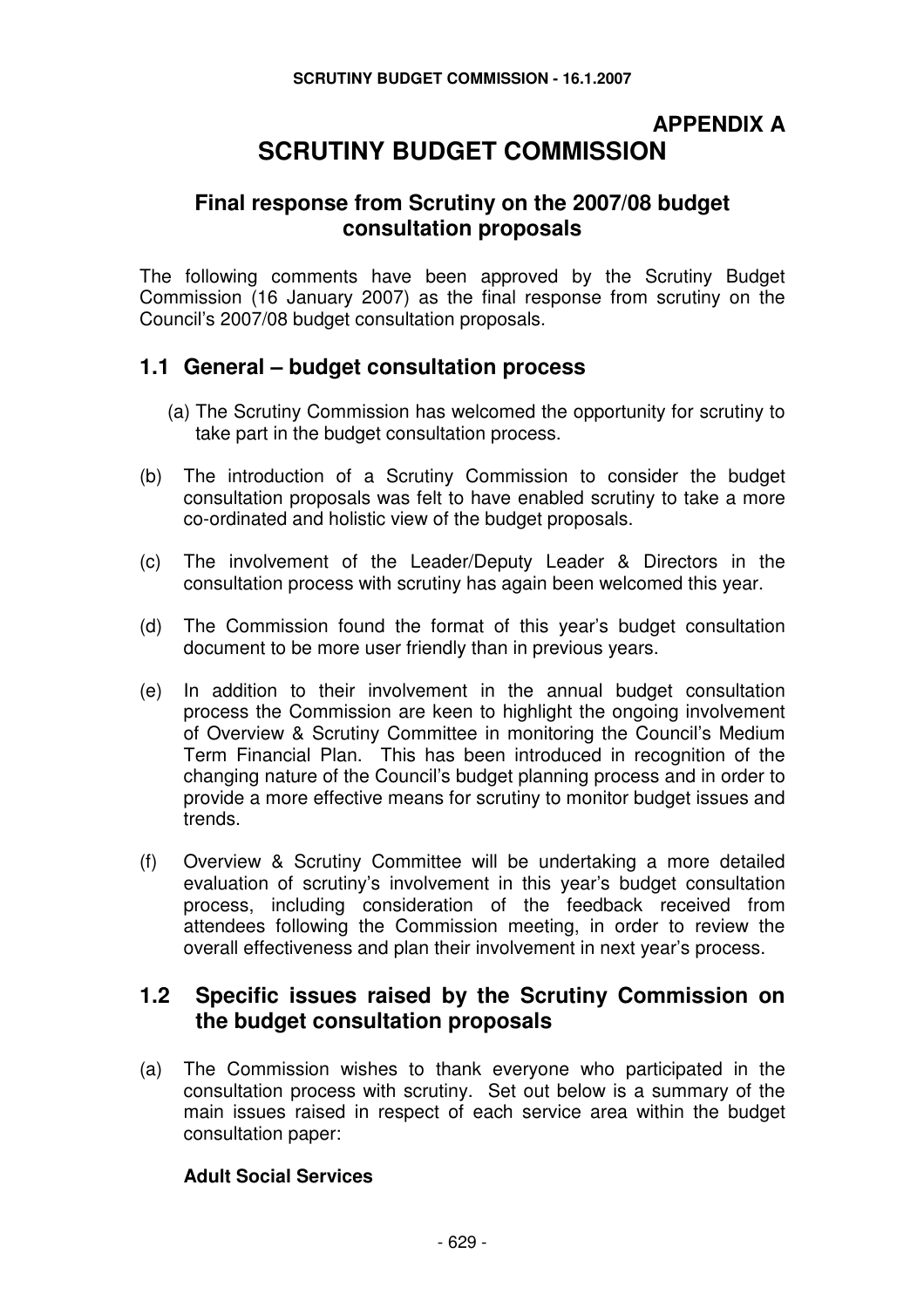- (i) Support was expressed for:
	- the proposed increase in the budget for Adult Social Services in 2007/08, in order to address the unavoidable budget pressures identified.
	- the setting aside of an additional £500k in order to manage the "risk" arising from the additional demand for adult social care across all groups as a priority for growth under the proposals for additional spending. At the same time concern was expressed that this sum may not be sufficient to cover the "risk" associated with the increase in demand and cost of individual care packages currently being experienced both locally and nationally. The Commission was therefore concerned to ensure that the management of this funding was carefully monitored.
- (ii) In terms of the planned efficiency savings the Commission wished to ensure that the renegotiation of costs for independent sector care packages for people with Learning Difficulties and the improvements in commissioning and procurement for services to older people would not lead to any deterioration in the overall standard of care being provided.
	- (iii) The Commission also noted the complex funding & charging arrangements for Adult Social Care packages, which involved costs, where applicable, also being covered by income from clients and the NHS. The Commission was made aware that the Adult Social Services Scrutiny Fairer Charging Working Group would be meeting on 29 January 2007 to consider the Fairer Charging proposals for 2007/08 and agreed to include any recommendations from the Working Group as part of their final response. The outcome of this review has been set out below:
		- In April 2005 it was agreed by the Social Services Scrutiny Panel that the Assistant Director for Adult Services should produce an annual report as part of the budget consultation, to address issue of fair charging for non-residential services.
		- The Working Group has reviewed the latest report, entitled 'Charging for Non-Residential Services 2007/08', which details current charging policies and their financial effects. The meeting brought together Members of the Adult Social Services Panel, relevant officers and representatives from key voluntary sector organisations.
		- The Working Group's recommendations (which draw on information received about the current charges for individuals, financial implications of policy proposals and an analysis of comparator boroughs' charging principles) have been set out below and the Budget Commission has agreed that these should form part of their final budget response:
			- (a) A maximum charge of £300 per week be implemented for service users' complete care package. (If implemented, eight current services users would be affected and the Council would lose an annual income of £86,000, based on 2006/07 costs);
			- (b) Users are charged for only one carer in cases where two or more are required simultaneously. (Currently there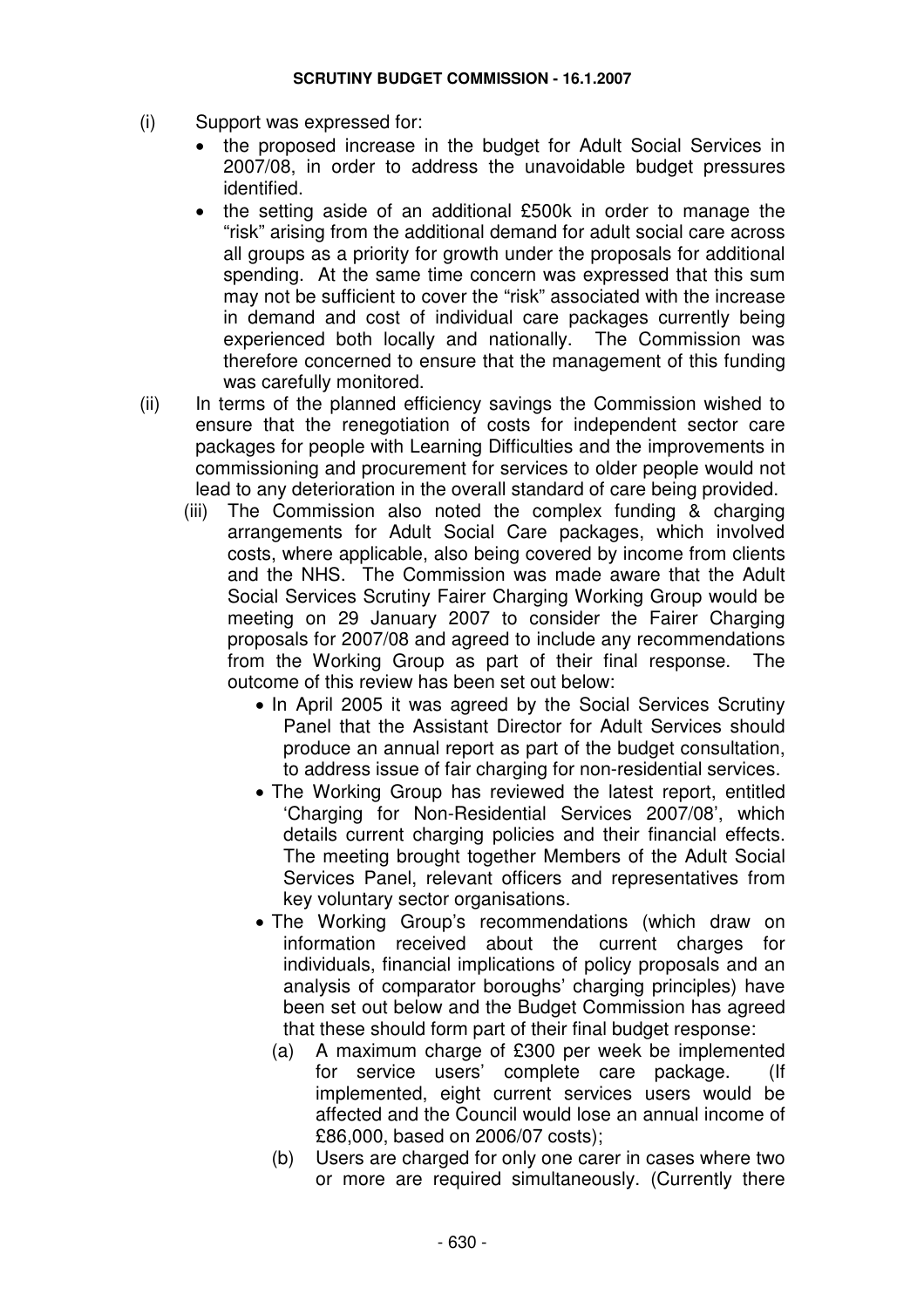are six service users who have two carers and who pay full cost. If they were to be charged as though they only had one carer, income would fall by £63,000 per annum, based on 2006/07 costs. Four of these service users are among the people who pay more than £300 per week);

(c) Any increase in charges for non-residential care should not be above the agreed rate of inflation.

Recommendation (a) and (b) were previously suggested in the 2005/06 Budget Consultation. It should also be noted that, currently, 40% of users are assessed to pay nil for their care packages, 44% pay an assessed charge and 16% pay full cost. The people affected by recommendations (a) and (b) will be full cost payers.

In addition the Commission has noted the proposed consultation due to be undertaken on the future of in-house residential care homes within the borough under the Modernising Care agenda, which the Adult Social Services Scrutiny Panel is planning to keep under review.

### **Environment, Streetscene & Parks**

- (i) Support was expressed for:
	- the continuation of the programme of investment to improve the condition of roads & pavements across the borough as a priority for growth under the proposals for additional spending.
	- the proposal (announced at the meeting) to prioritise additional Capital expenditure of £500k for work on trees and the streetscene within Town Centres across the borough and also along the Hertford Road.
- (ii) No comments or objections were raised in respect of the proposal to introduce charges to developers for planning advice provided prior to the submission of planning applications.
- (iii) Concern was expressed by members of the Opposition Group on the Commission at the level of planned efficiency savings (£1.2m) within Environment, Streetscene & Parks. This was estimated to represent approx  $2.5 - 3\%$  of the net budget for the service and members wanted to ensure that the level of savings did not impact on the provision of front line services.

#### **Education (other than schools) & Children's Services**

- (i) The Commission welcomed representatives from the Enfield Youth Assembly to the meeting.
- (ii) The Commission noted that the consultation paper did not cover funding for schools, which since April 2006, had been provided to Local Authorities by the Government through the Dedicated Schools Grant. During 2006/07 this totalled £186.6m and was ringfenced to schools and related services.
- (iii) Support was expressed for: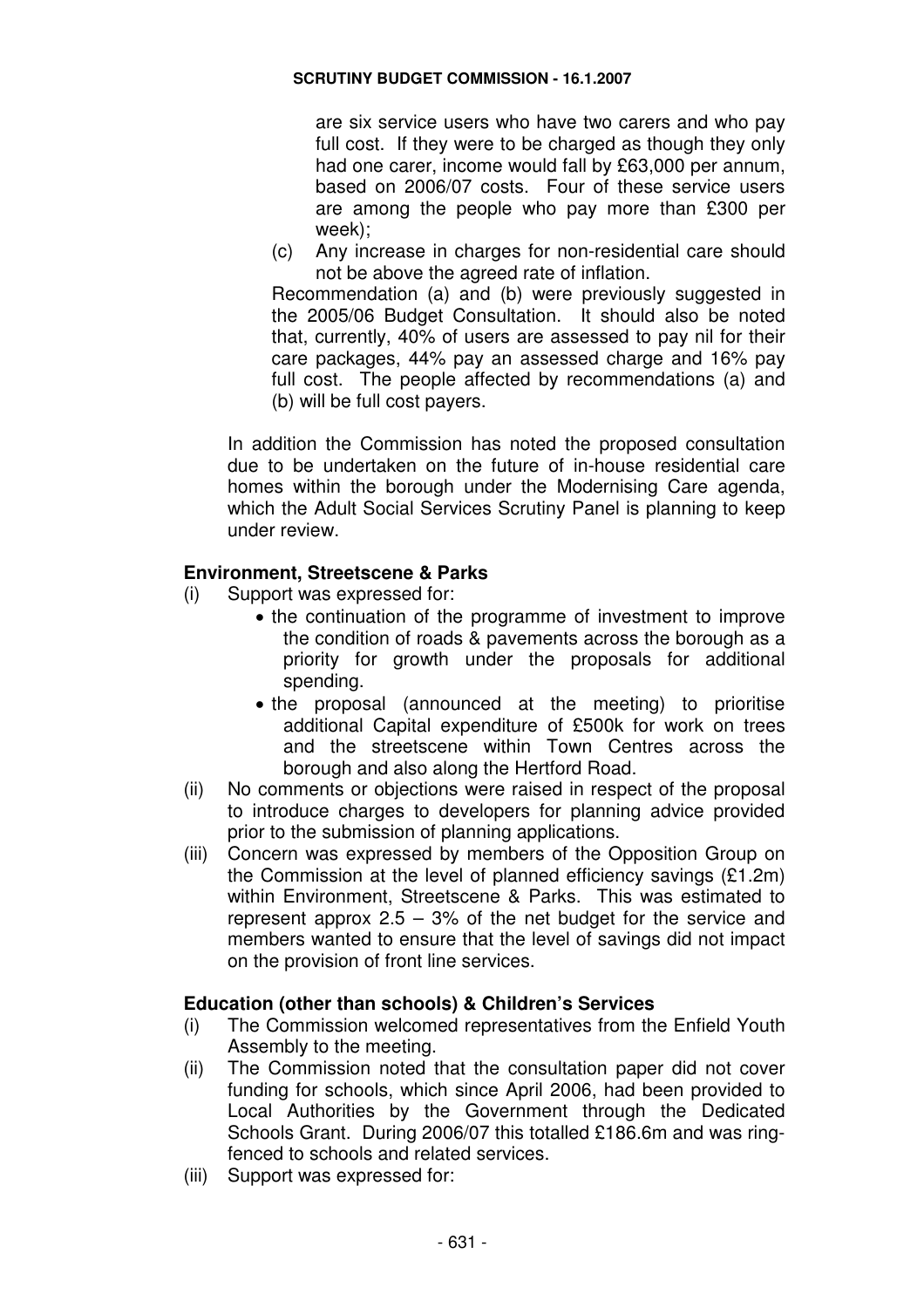- the investment of £350k identified for the Youth & Youth Offending Services as a priority for growth under the proposals for additional spending. At the same time as supporting this proposal the Commission felt that there was a need to focus the use of any additional funding around the provision of youth outreach services & "diversionary activities" aimed at deterring youth offending. The Commission noted that this proposal was also supported by representatives from the Enfield Youth Assembly.
- the proposed increase in funding to cover the unavoidable costs identified within the budget consultation paper relating to school attainment; Adoption Services and loss of Government grants.
- (iv) In addition to the areas in (iii) above the Commission also endorsed a recommendation from the Children's Services Scrutiny Panel (November 2006) relating to the provision of financial support for services to Young Carers. The review undertaken by the Panel had highlighted the strains placed upon young carers and the limited level of resources available to support them, particularly when compared to the support available for adult carers. Accordingly the Panel had recommended that Cabinet's attention should be drawn to the limited level of resource available with a request for further consideration to be given to the ways in which the level of funding and support could be enhanced in a sustainable manner both within the Council and in the Community Sector.
- (v) The concerns raised by the Schools Forum (7 December 2006) were highlighted and supported by members of the Opposition Group on the Commission regarding the following planned efficiency savings identified within the Education & Children's Services budget proposals:
	- ceasing the provision of grants for school uniforms; and
	- review of staffing costs within the educational psychology service.

# **Leisure & Culture**

- (i) The Commission noted:
	- The proposed increase in funding to cover the unavoidable costs identified within the budget consultation paper relating to Leisure Centres & Thomas Hardy House. In noting these issues concerns were raised relating to the establishment and subsequent liquidation of Enfield Leisure Centres Ltd and its potential impact on the provision and future management of leisure facilities within the borough.
	- The comments made by members from Enfield Youth Assembly at the meeting relating to the distribution of leisure centres and facilities across the borough and need for the range of facilities provided to more closely reflect customer demand.

# **Community & Housing Services**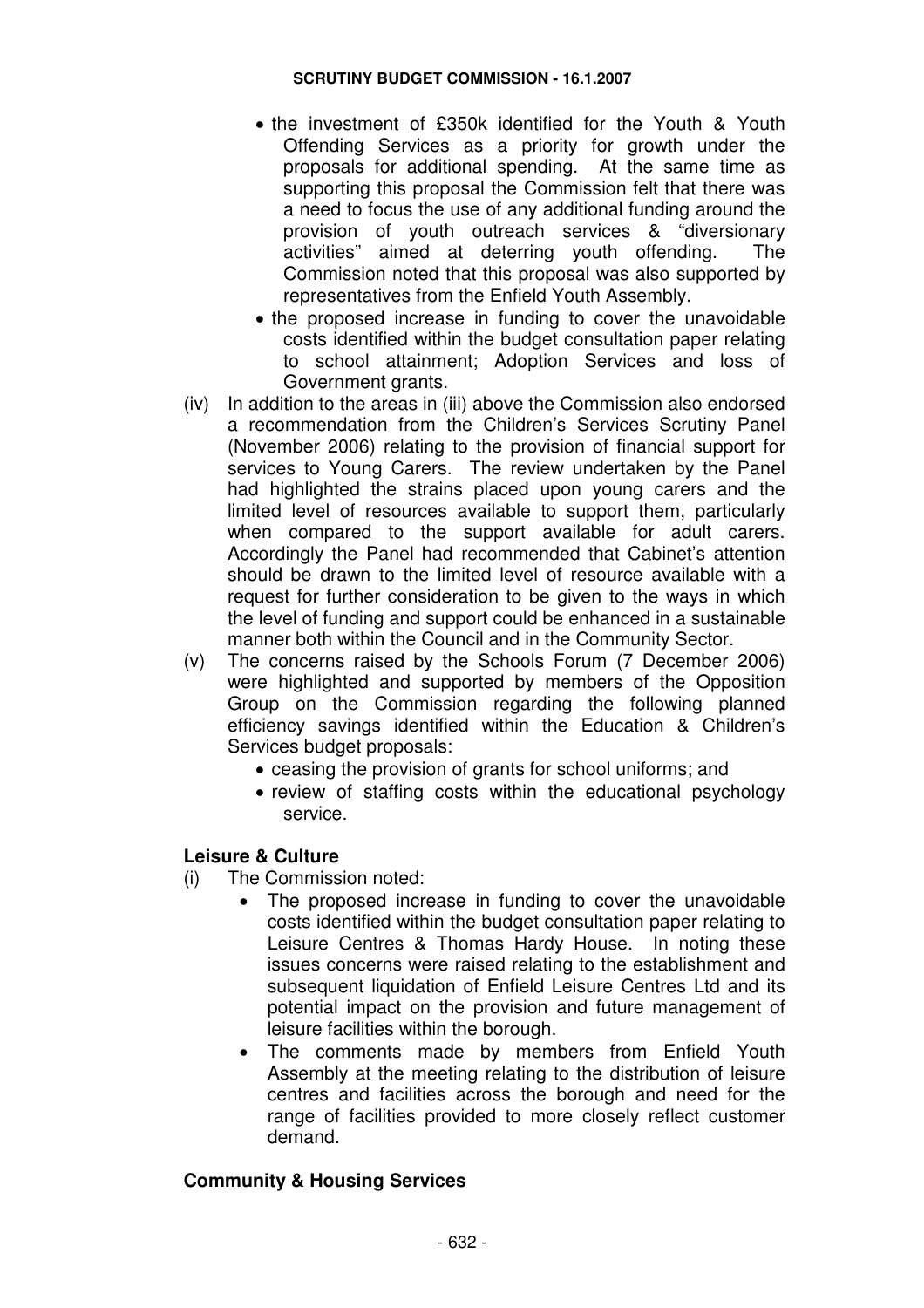- (i) The Commission noted that the proposals within the budget consultation paper did not cover the level and use of funding provided through the Housing Revenue Account as there was a separate consultation process specifically for Council tenants & leaseholders.
- (ii) In addition the Commission noted the following proposals aimed at increasing income, within Community & Housing Services:
	- increase in temporary accommodation rents to recover full costs; and
	- increase in charges for Community Alarm

These proposals were not supported by the Opposition Group members on the Commission due to their potential impact on vulnerable people and those on low or fixed incomes and the effect they would have (in terms of rents) at exacerbating the "poverty trap" for those on Housing Benefit.

# **Central Departments & Corporate Costs**

- (i) The Commission noted:
	- the proposed increase in the budget for central departments and corporate costs in 2007/08, in order to address the unavoidable budget pressures identified.
	- The planned efficiency savings and proposals to generate additional income (totalling £2.9m) relating to the central departments and corporate costs;
	- The ongoing review within central departments of the scope to achieve efficiency savings and maximise use of Council assets (both in terms of property and cash) to increase the overall level of resources available for investment in frontline community services
- (b) Whilst making no specific comments in relation to priorities for capital investment within the borough the Commission noted:
	- That the Council had agreed a 5 year capital programme totalling £241.7m for 2006/07 – 2010/11;
	- The draft proposals relating to the provision for additional borrowing costs associated with the areas identified in the consultation paper;
	- The concerns expressed by the Opposition Group members on the Commission at the limited level of detail and options provided within the consultation paper on the Capital Programme.

# **1.3 General issues raised in relation to the Council's budget**

The following additional issues were raised during the Commission meeting in relation to the Council's budget proposals:

(a) Whilst noting the advice provided by the Director of Finance & Corporate Resources regarding the use of Council "reserves" the Opposition members on the Commission felt that further consideration should be